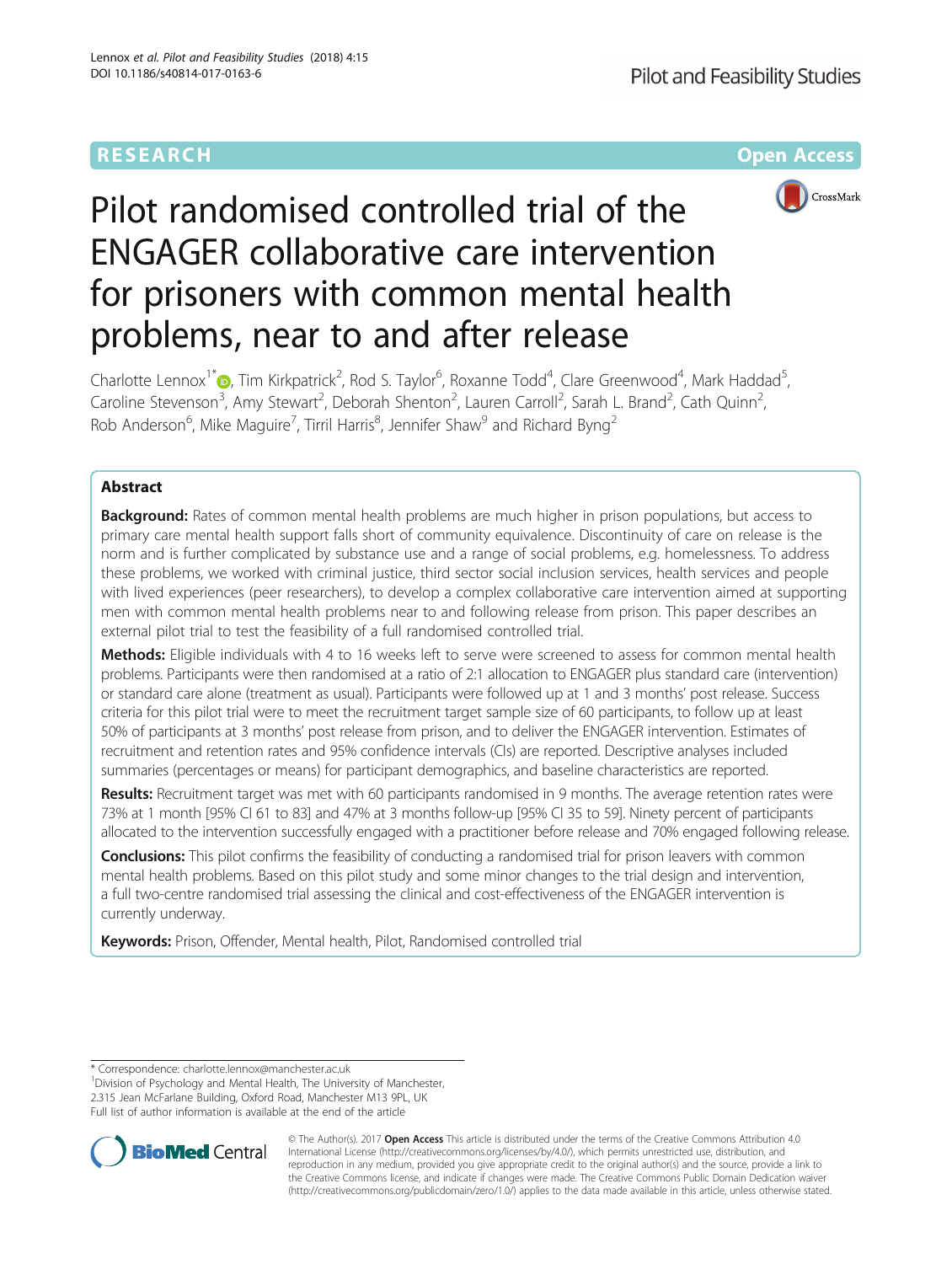## Background

Offenders, especially prisoners, have a high prevalence of common mental health problems (e.g. depression, anxiety). Rates of 50–90% for all mental health problems have been found in UK [\[1, 2\]](#page-9-0) and international [\[3](#page-9-0)] prison populations, with high levels of unemployment, relationship problems and past trauma [[4](#page-9-0), [5\]](#page-9-0). Prison has been identified as an opportunity for treatment but release into chaotic community environments poses a challenge for treatment and also research [\[6](#page-9-0)]. Critical Time Intervention has been developed and evaluated for prisoners with severe mental illness and shown to have a significant impact at 6 weeks and 6 months post release from prison in terms of increasing engagement with services [\[7](#page-9-0)]. No studies have attempted to evaluate such 'through the gate' mental health interventions for prisoners with common mental health problems.

In 1996 'Patient or Prisoner', a Discussion Paper by Her Majesty's Inspectorate of Prisons, highlighted the inadequacies in prison healthcare in England and Wales and argued for equivalence, stating explicitly that prisoners should be entitled to the same level of healthcare as that provided to the general public in the community [[8\]](#page-9-0). Prison mental health in-reach teams were established in England and Wales over the last decade for prisoners with severe and enduring mental illness. However, mental health in-reach services fall short of community equivalence, with wide variation in service provision and that services for common mental health problems in prison are even more limited [[9](#page-9-0)–[11](#page-9-0)]. Although the UK government developed the Improving Access to Psychological Therapies (IAPT) for depression and anxiety, these services have been poorly resourced in prisons, with pharmacological interventions often being the only treatment provided [[12\]](#page-9-0). This is despite some evidence that psychological interventions, even 'low intensity' treatments, may be as effective for offenders as they are for the general population [[13\]](#page-9-0). An observational, prospective cohort study evaluating IAPT for prisoners found clinical recovery being achieved in 55% of depression and 52% of anxiety cases [\[12](#page-9-0)]. However, while this is similar to results in community IAPT demonstration sites in Newham and Doncaster [[14](#page-9-0)] effect sizes in observational studies do not account for regression to the mean.

Discontinuity of care on release from prison is the norm [\[4](#page-9-0)]. Once released, ex-prisoners with common mental health problems are, in theory, provided for by mainstream statutory services including general practice and IAPT services. In reality few access these services [[6\]](#page-9-0). Many prisoners with common mental health problems have substantial co-morbidity with personality disorders and substance misuse [\[2, 6](#page-9-0)] and these offenders may fall between the cracks in service provision between general practice, IAPT and substance misuse services [[15](#page-9-0)–[18](#page-9-0)]. Offenders are further disadvantaged by their resistance to seeking help and to accepting mental health diagnoses, with lower levels of GP registration and high rates of personal and social problems such as homelessness and relationship difficulties [\[4](#page-9-0)–[6](#page-9-0), [19](#page-9-0)–[22\]](#page-9-0).

To address these multiple problems, we have developed a complex collaborative care intervention aimed at supporting male prisoners with common mental health problems near to and following release (ENGAGER), working with criminal justice providers (prison and community), third sector social inclusion services, health services and people with lived experiences (peer researchers), using a range of methodologies [[23\]](#page-9-0). The underpinning principles and practices of ENGAGER are (a) to develop trust and engagement through showing respect and giving practical support; (b) to support mental health through a psychological therapy informed 'shared understanding and action plan' and mentalisationbased approaches which are not disorder specific or based on the ability to turn up for weekly appointments; and (c) to supporting individuals to achieve their personal goals through alignment of personal strengths, family and community resources and joint work with criminal justice, third sector and other health providers.

Mentalising is a natural human ability. It is the capacity to think about our own mind and the minds of others and understand how emotions, thoughts, wishes and impulses lie behind and influence our behaviour and the behaviour of others. Good mentalising involves being able to acknowledge that often we do not accurately know what people are thinking and feeling but that often we can make more or less accurate guesses. Good mentalising also involves having an authentic interest in other peoples' emotions and thoughts and not making quick assumptions about why a person may have behaved as they did. For example, rather than assuming why your client has started to drink again, instead being open and curious to exploring with them what was happening for them.

Prisons are complex and difficult environments in which to conduct research, and simply getting access can be difficult for researchers. Rigorous evaluation designs such as randomised controlled trials (RCT) can be challenging to implement without sufficient piloting. In addition, studies following recently released prisoners can be affected by low retention rates [\[24](#page-9-0)]. Therefore, for all these reasons, it is essential that trial methods are tested prior to a definitive trial.

This pilot trial aimed to investigate whether it was possible to recruit and retain prisoners with common mental health problems in a RCT of the ENGAGER intervention. The specific objectives of the pilot trial were to address feasibility issues and uncertainties about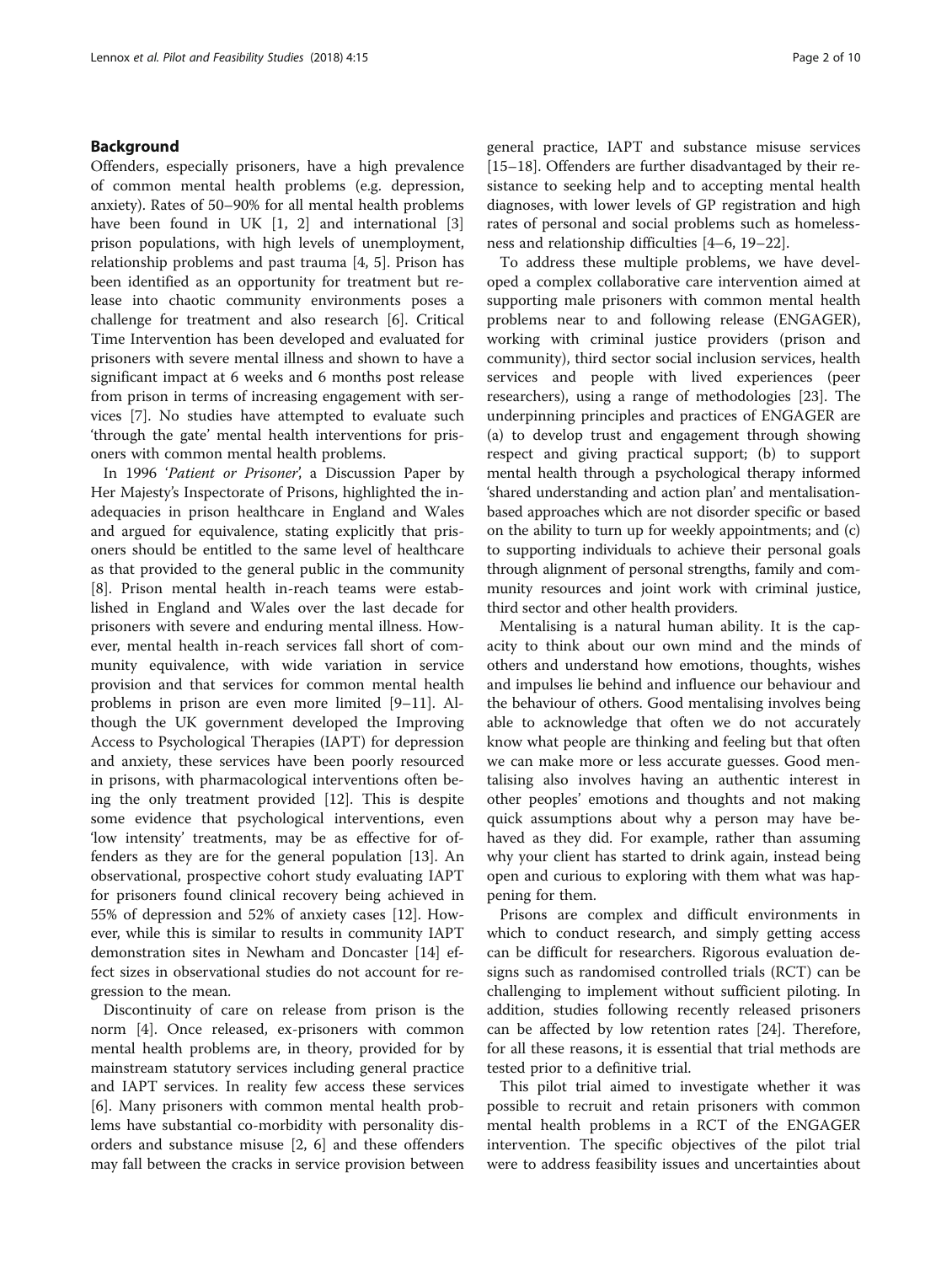undertaking a definitive RCT of the ENGAGER intervention: inclusion and exclusion criteria, adequate rates of eligibility, consent and randomisation, acceptable rates of participation in the intervention, ability to maintain researcher blinding to trial arm allocation, ability to retain participants at 1 and 3 months post release from prison; and to provide sufficient levels of completion of outcome measures. Success criteria for this pilot trial were to recruit 60 people to the study (sample size sufficient to test trial procedures), to deliver the ENGAGER intervention, and to follow up at least 50% of all participants 3 months after release.

In line with the Medical Research Council framework [[25\]](#page-9-0) for the development and evaluation of complex interventions, this paper describes the process of the pilot trial and lessons for trial science.

## **Methods**

This external pilot trial is reported in accord with the CONSORT 2010 statement: extension to randomised pilot and feasibility trials (Additional file [1](#page-8-0)).

#### Design

This pilot study undertook a parallel two-group RCT design with participants allocated to either the ENGAGER intervention or treatment as usual (TAU) with a parallel mixed methods process evaluation.

## Setting

The study took place in two prisons housing adult male prisoners only in two regions (North West and South West) of England.

## Participants

Prison records were searched to identify an initial list of potential participants. Those eligible had to be male, currently serving a prison sentence of up to and including 2 years, within four to 16 weeks of their release date, and planning to resettle within the geographical area of the study. Participants were ineligible if they were identified by reviewing clinical records and in discussion with the prison in-reach team as having a severe and enduring mental illness, and/or were on the caseload of the prison mental health in-reach team, and/or were on the caseload of the Offender Personality Disorder Pathway programme. Those who presented a serious risk of harm to the researchers or intervention practitioners, and those unable to provide informed consent, were also excluded.

The rational for only including males was both pragmatic and clinical. The number of females in prison is much smaller, and the prisons are geographically remote, therefore impacting the feasibility of a trial.

At the North West site, eligible participants were approached by a Clinical Studies Officer from the Clinical Research Network, and at the South West site, they were approached by one of the researchers. In the South West, the research team had gained approval to approach participants directly, arguing it is inappropriate to use prison staff, including prison healthcare staff, to make the first approach because of the potentially coercive (or perceived coercive) nature of the relationship in the prison environment.

Potential participants were approached verbally and then, if willing to consider participation, provided with written information about the study and an opportunity for further discussion. Having had the opportunity to discuss their involvement in the study and ask questions, potential participants were asked to sign the consent form if they were willing to take part.

### Screening for recruitment into the trial

The screening interview was delivered in a narrative conversational format to support rapport building. It incorporated the following standardised screening measures which were read aloud to all participants in order to avoid any potential embarrassment regarding reading difficulties:

## Patient health questionnaire (PHQ-9) [[26](#page-9-0)]

The PHQ-9 is a nine-item scale for depressive disorder. It asks about feelings of anhedonia, low mood, sleep disturbances, poor appetite, low self-esteem, psychomotor retardation and suicidal ideation in the last 2 weeks. Participants were screened in if they reached a score of 10 or more.

## Generalised Anxiety Disorder (GAD-7) [[27](#page-9-0)]

The GAD-7 is a seven-item screening tool and severity measure of generalised anxiety disorder; it covers feelings of fear, worry, restlessness and irritability in the last 2 weeks. Participants were screened in if they reached a score of 10 or more.

## Primary care post-traumatic stress screening scale (PTSD) [[28](#page-9-0)]

The PTSD screens whether a person is presenting with PTSD symptoms as a result of a traumatic experience. The scale is based on four main symptoms of PTSD of which three or more had to be present to screen in.

### Past/future common mental health problem identification

This screen was developed to capture individuals who may appear well in prison but have struggled with common mental health issues before prison and/or are likely to again after release [\[29\]](#page-9-0). It reports whether a person has experienced a common mental health problem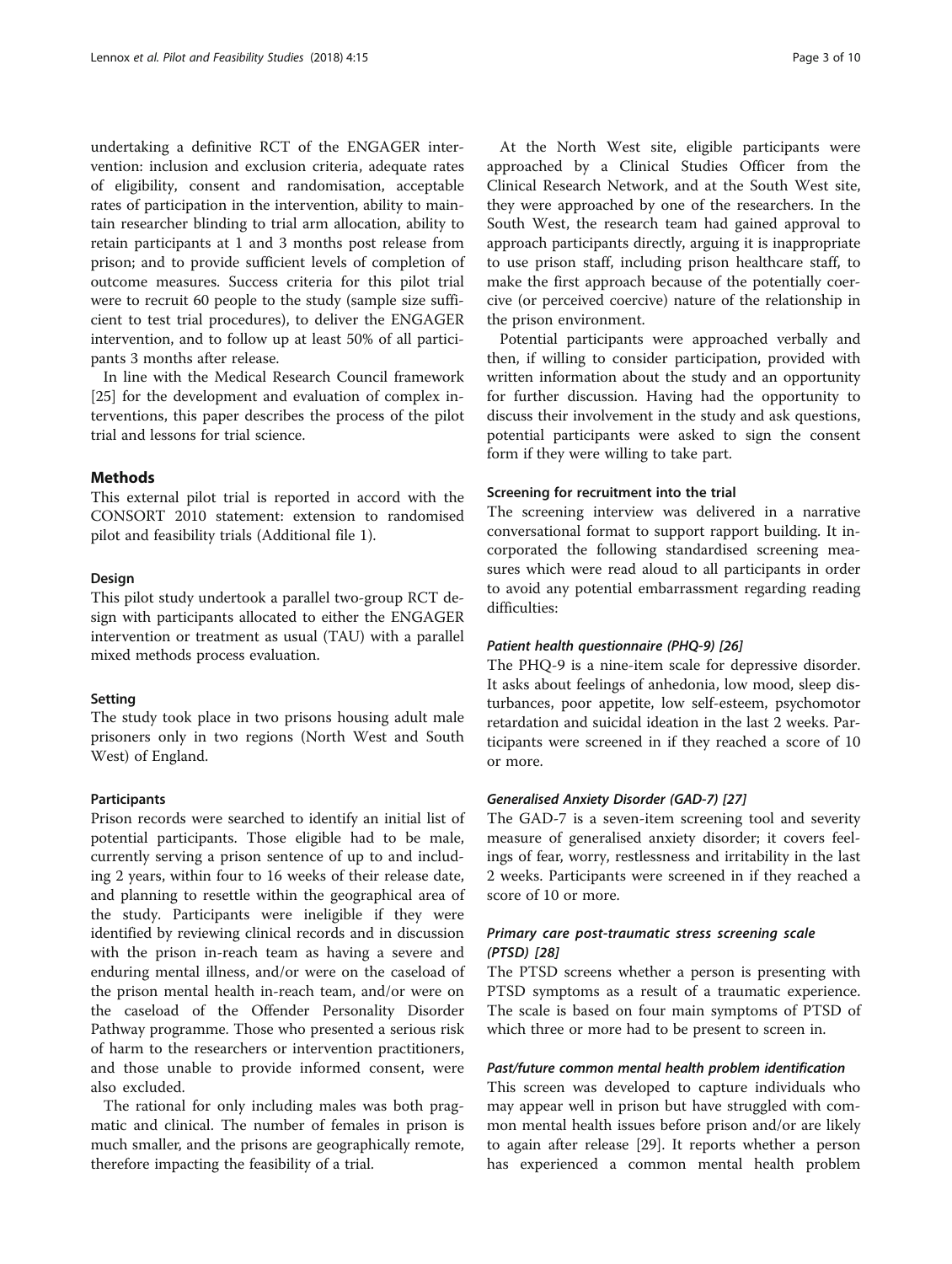including depression, anxiety and post-traumatic stress during the past 2 years which prevented them from functioning normally in everyday tasks, or if they thought this was likely to be a problem for them following release. This screen was adapted further during the pilot to be more stringent as it became evident that many people reported experiencing symptoms in the past only. Therefore, as the pilot progressed, participants were screened in on this only if they had experienced problems compatible with a common mental health problem during the past 2 years, which prevented them from functioning normally in everyday tasks and if they thought this was going to be a problem for them following release.

Participants had to screen in on at least one of the four instruments to be included in the study. Participants who screened in were given an additional information sheet, which explained the RCT. The researcher ensured that the potential participant fully understood the randomisation process, and reiterated that participation was voluntary, that they could withdraw at any time and the arrangements to ensure confidently and data protection. Based on our group work with peer researchers, they recommended that we explain the randomisation process to participants as being undertaken by a computer programme, rather than use comparisons with 'flipping a coin' in which human involvement suggests the potential for tampering. Having had the opportunity to discuss their involvement in the study, participants were asked to sign a second consent form if they were willing to take part.

The screening interview lasted 15–20 min, and at the end, people were informed if they had screened in or not. People screening in continued straight into the baseline interview and for those screening out this was the end of their participation in the study.

## Baseline interview

The baseline interview lasted about 40 min and consisted of a range of different questionnaires and semi-structured interviews administered in order to test them for acceptability for inclusion in the full trial. The testing of these measures and decisions for inclusion in the trial is not reported in this study, but will be reported elsewhere. The baseline interview was administered by the same researcher and delivered in a conversational style. Demographic information was also collected and included information from the following domains: age, ethnicity, education, employment, housing and benefits. Current offence, sentence length and offence history were also collected.

## Randomisation process

Participants identified with either current common mental health problems or probable common mental health problems upon release were randomised at a ratio of 2:1

allocation to either ENGAGER plus standard care (intervention group) or standard care alone (TAU group). To ensure concealment, randomisation was carried out by means of a web-based system developed and maintained by Peninsula Clinical Trials Unit. Communication of randomisation went to the lead researcher at each site, by automatic email. The researcher who performed the screening and baseline interview was blind to the participant's group allocation; a second researcher visited the participant in prison to deliver a letter informing him to which group he been randomised.

## Intervention

The ENGAGER intervention sets up a pathway of care up to 12 weeks prior to their release and for 3 to 5 months in the community. The intervention aims to overcome a set of challenges that have been identified as being problematic in this group including:

- Barriers associated with the transition when leaving prison and re-entering the community
- The provision of services designed to meet a single diagnostic need (e.g. depression) or social problem (e.g. homelessness) rather than the reality of people with multiple and complex needs
- Participants' reluctance to trust services (or to see themselves as having mental health problems)

During the pilot trial, ENGAGER practitioners and supervisors met these challenges by:

- Working on individuals' strengths to develop a shared understanding and shared plan addressing their complex needs
- Adopting a pragmatic therapeutic approach, incorporating a mentalisation-based approach alongside existing skills
- Release day working, such that each person is met at the gate and taken to their service appointments, accommodation etc. on that day
- Flexible one-to-one working including use of text messaging, practical support, crisis support and planned therapeutic work
- Using the full range of resource components—individual strengths, family and community resources, practitioner skills and additional resources/agencies in prison and the community to meet individualised goals
- Actively liaising with other services such as substance misuse teams, general practitioners and services relating to housing, employment and benefits

The Engager supervisor and practitioner meet jointly with the individual on at least two occasions in prison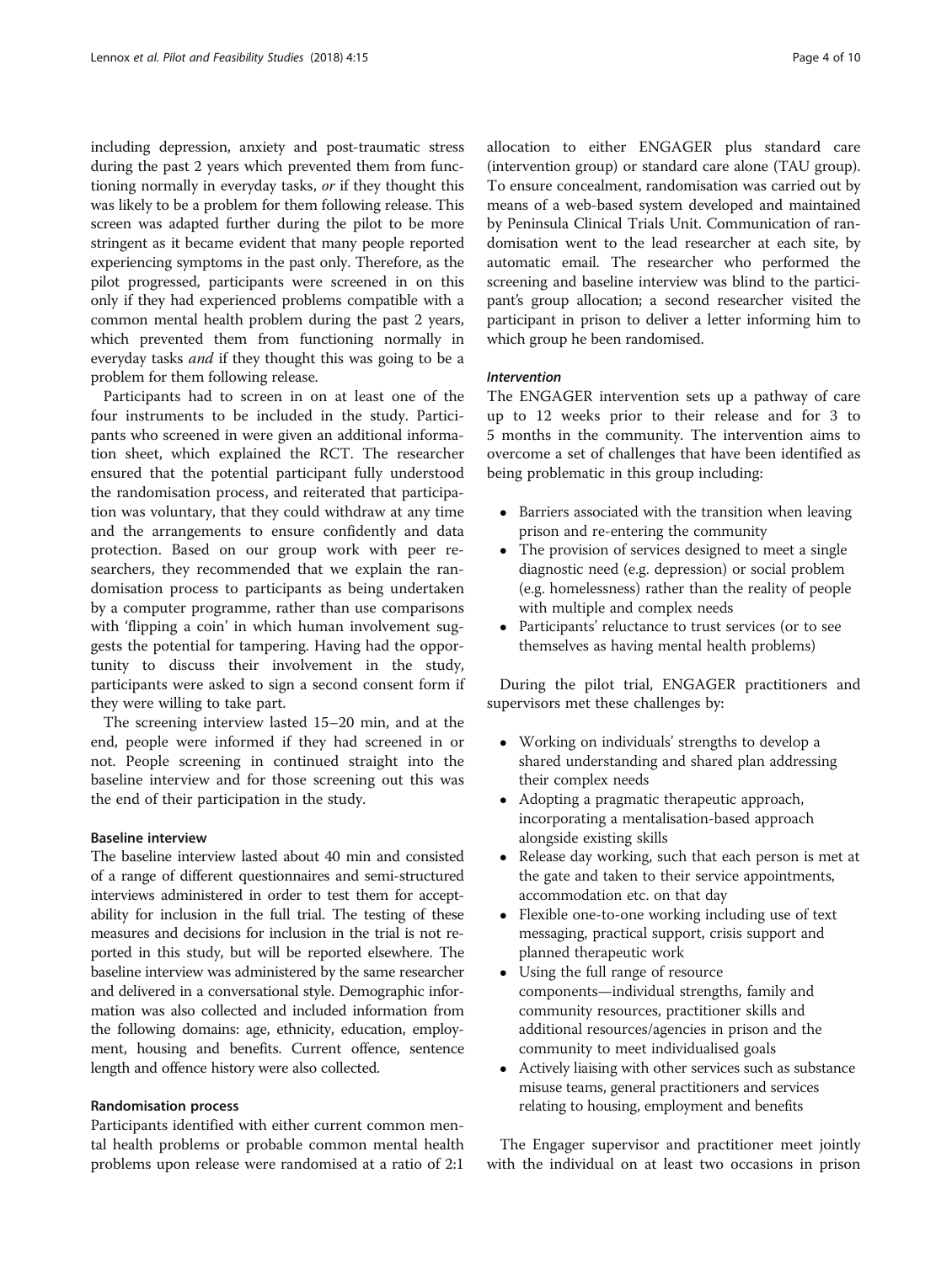and once in the community to engage with individuals and to develop and review the shared understanding. Engager practitioners meet with individuals at least weekly in prison and the community after release for 8–16 weeks, according to their needs. Practitioners actively review progress, assertively follow up and liaise with others involved in the individual's care and resettlement including families, peer mentors and other agencies and organisations identified in the development of the shared plan. Practitioners plan, work towards and deliver a positive ending. In contrast, treatment as usual consists of general practice contact for some and rarely psychological therapy. Those with opiate addiction are often seen frequently by substance misuse services.

#### Treatment as usual group

Individuals in the TAU group were able to access primary care, mental health and substance misuse services in the standard way while in prison. They also received support from criminal justice and any other third sector organisations in the standard way in the community.

#### Follow-up

After the baseline assessment meeting, the same researcher had contact with the participant on at least three further occasions. Throughout this process, attempts were made to maintain blinding to trial arm allocation, and a log was made of occasions when the researcher became aware of it. About a week before the participant's release, a meeting was held; the main objective of which was to strengthen the researcherparticipant relationship and thereby enhance follow-up rates. During this meeting, the researcher confirmed contact information that had been provided during the baseline interview and made any amendments, e.g. where phone number, addresses and contact with services had changed.

Participants were then followed up at 1 and 3 months post release by the same researcher. At approximately 1 month post release, the researcher contacted and spoke to the participant either via a phone call or (preferably) face-to-face. The main objective was again to sustain engagement and plan further contact. At this meeting the researcher discussed the 3-month follow-up in detail and agreed the best way to contact the participant for that appointment. The researcher also obtained any new mobile phone numbers if contact had been made without an up to date mobile contact, or any new addresses or services the person may now be in contact with.

The 3-month follow-up took place between 8 and 15 weeks post release, although researchers endeavoured to complete data collection as close to the 3-month point as possible. Researchers normally contacted the

participants by phone or via a service they were in contact with, e.g. probation and arranged to meet them at a convenient location in the community. Where possible, interviews were conducted in the premises of services with which the participant was engaging in order to make this as convenient as possible. Where this was not possible, researchers arranged to conduct the interviews in a suitable location in the community and adhered to the Lone Working policy, being accompanied by a 'buddy' as an additional safeguard, if required.

As with the baseline data collection, the researcher continued to deliver the follow-up data collection interview using narrative conversational format. The same assessments at baseline were repeated at this follow-up. However, not all participants completed the same outcome measures due to testing a range of outcomes for acceptability for inclusion in the full trial. The results of the testing of these outcome measures and decisions for inclusion in the full trial will be reported elsewhere and no outcome data is reported in this study.

All researchers received training in Good Clinical Practice and in the requirements of the study protocol. Joint training for researchers at both sites was undertaken prior to commencing recruitment to the trial to ensure a consistency of approach, from consent to data collection. In addition, weekly team meetings via video conference allowed both research sites to ensure a similar quality.

#### Statistical analysis

Given the primary feasibility and acceptability objectives of this pilot trial, no within- or between-group inferential comparisons of outcomes were performed. Estimates of recruitment and retention rates and 95% confidence intervals (CIs) are reported. Descriptive analyses included summaries (percentages or means and 95% CIs) for participant demographics and baseline characteristics and each outcome baseline and each follow-up.

## Results

## Recruitment to the trial

Recruitment commenced in August 2014 and ended in April 2015. Figure [1](#page-5-0) shows the participant flow through the study. The records of 864 individuals due for release between September 2014 and April 2015 were examined using prison databases and 21% ( $n = 182$ ) were identified as eligible, according to sentence length, release date and area, and other exclusion criteria, e.g. risk and severe mental illness. Of these 182 initially eligible individuals, a further 28 were excluded prior to assessment for common mental health problems (two were subsequently accepted onto the in-reach team caseload; seven moved into the less than 4 weeks remaining to serve window; two had previously been recruited for the study; and 17 were no longer required as our target of 60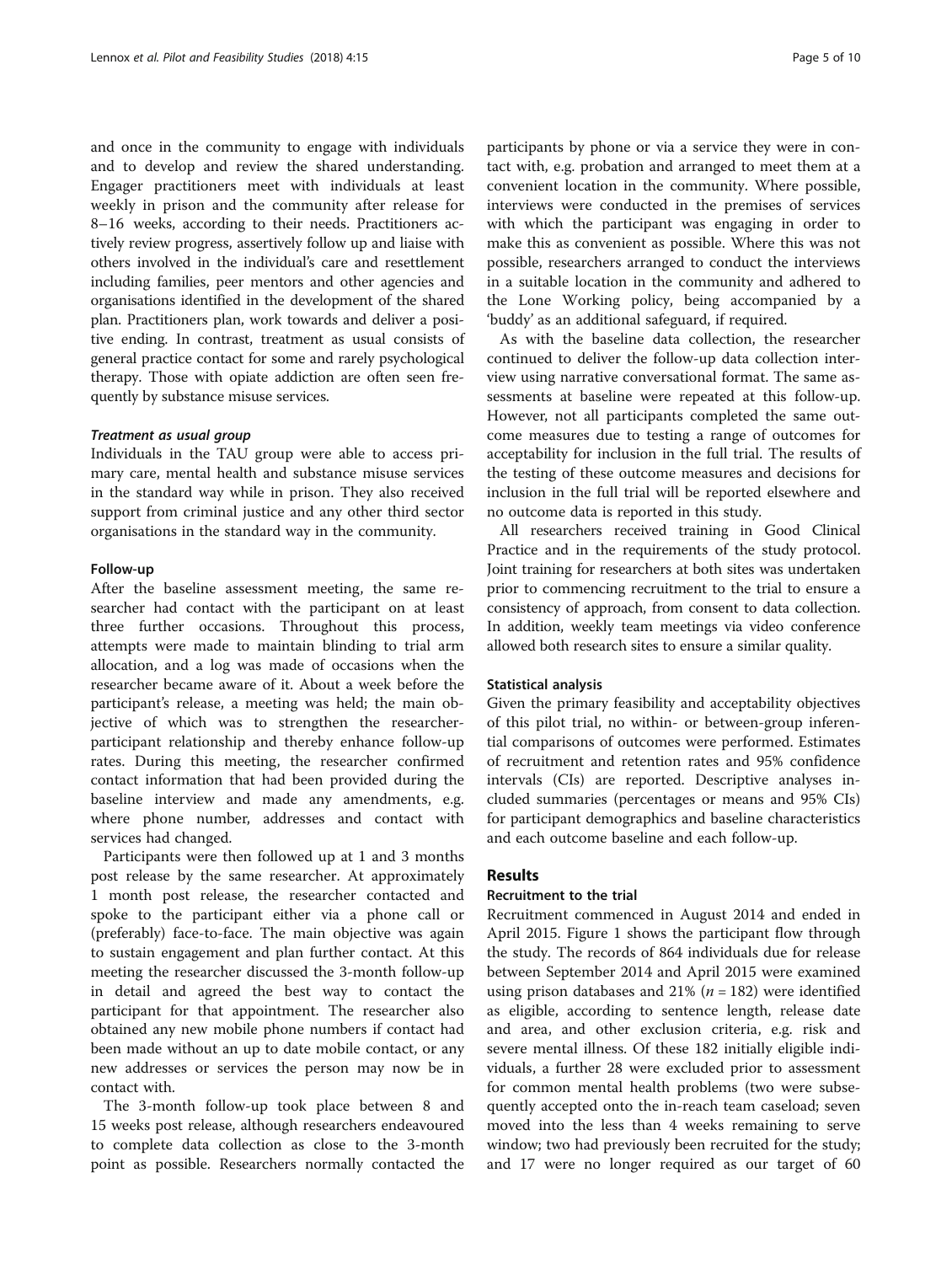<span id="page-5-0"></span>

participants for randomisation had been reached). Of the remaining 154, 28 declined to meet the researcher (North West site only following initial approach by Clinical Studies Officer) and 16 declined to consent after meeting one of the researchers (across both sites). Thus 110 people (71%) consented to take part, all of whom completed the screening interview. Of these, 50 (45%) were screened out as not having current common mental health problems or probable common mental health problems upon release.

## Characteristics of pilot trial population

A total of 60 participants screened in as having current common mental health problems or probable common

mental health problems upon release. Table [1](#page-6-0) below shows the mean scores on all assessments and the number and percentage of participants screening in on each assessment. A total of 12 (20%) participants screened in on all four assessments, 10 (17%) on three assessments, and 18 (30%) on two assessments. Twenty participants (33%) screened in on just one assessment: none on the GAD-7, one on PTSD, two on the PHQ-9, and 17 on the historical screen.

## Baseline

Baseline questionnaires were completed in full for all participants except for one. For this participant it was not possible to complete the screening and baseline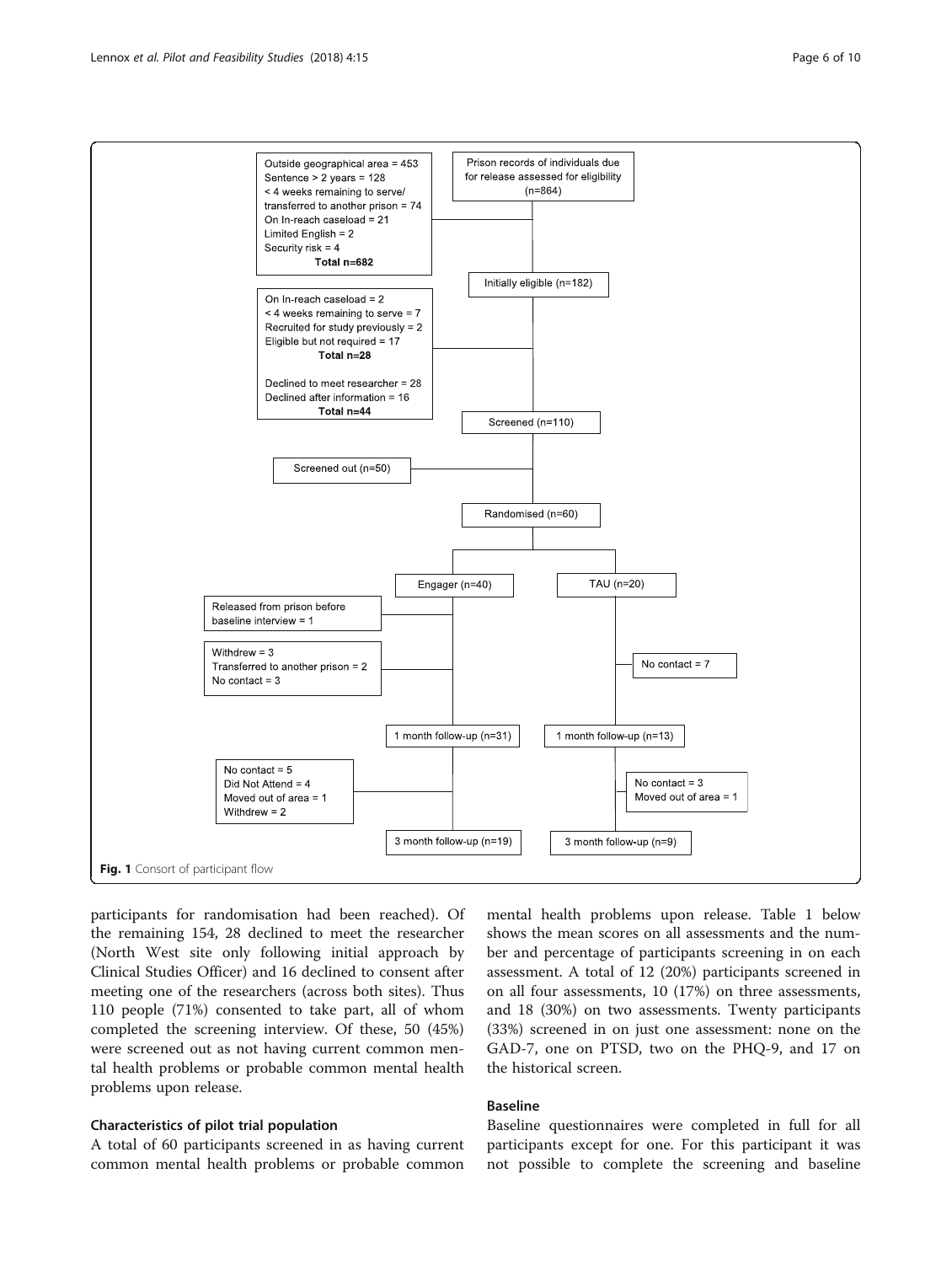<span id="page-6-0"></span>

|                   | Mean (SD)  | $N$ (%) screening in |
|-------------------|------------|----------------------|
| PHO-9             | 10.3(6.02) | 32(53)               |
| GAD-7             | 8.7 (4.99) | 24 (40)              |
| <b>PTSD</b>       | 2.3(1.45)  | 23 (38)              |
| Historical screen |            | 55 (92)              |

interviews on the same day and then was released unexpectedly early.

Table 2 shows the demographic and baseline characteristics of the pilot sample. The majority (95%) of participants were White with an average age of 33 (range 19–57 years old). Unstable accommodation was common with nearly half  $(n = 28; 47%)$  of participants having spent the majority of time in the last 3 months before coming into prison in some form of temporary accommodation, sofa surfing or homeless and a quarter  $(n = 15; 25%)$  having lived in more than one type of accommodation in the 3 months before prison. Just over a third ( $n = 21$ ; 36%) had no qualifications and only 1 in 5 participants ( $n = 12$ ; 20%) were in employment in the 3 months before prison. Over 70%  $(n = 42)$  had an annual income of less than £7500, with the majority  $(n = 43; 80%)$  receiving benefits.

Over half ( $n = 33$ ; 56%) of the participants had at least one violent index offence, where 'violent' included assault, affray, grievous bodily harm, robbery and possession of an offensive weapon, but not witness intimidation (unless further details are indicated, violence was involved). Only 10% ( $n = 5$ ) of participants had no previous periods of imprisonment, with the average being six previous periods of imprisonment. Substance misuse was common with 68% ( $n = 40$ ) self-reporting a drug or alcohol problem and 10 participants (17%) reported previous self-harm. The Standard Assessment of Personality (SAPAS) [[30\]](#page-9-0) was used to identify the possible presence of personality disorder; overall 85% scored 3 or more

Table 2 Demographics and baseline characteristics

|                                                        |                                        | TAU $(n = 20)$ | Intervention ( $n = 39a$ ) |
|--------------------------------------------------------|----------------------------------------|----------------|----------------------------|
| Age; mean (SD)                                         |                                        | 32.3 (10.46)   | 33.3 (8.51)                |
| Ethnicity; n (%)                                       | White                                  | 19 (95)        | 37 (95)                    |
|                                                        | Other                                  | 1(5)           | 2(5)                       |
| Relationship; n (%)                                    | Married, civil partnership, cohabiting | 2(10)          | 6(15)                      |
|                                                        | Single, divorced, separated            | 18 (90)        | 33 (85)                    |
| Accommodation; n (%)                                   | Own home/rented accommodation          | 10(50)         | 18(44)                     |
|                                                        | Temporary accommodation/homeless       | 10(50)         | 18(44)                     |
|                                                        | Supported accommodation                | 0(0)           | 3(7)                       |
| Education; n (%)                                       | No qualifications                      | 6(30)          | 15 (39)                    |
|                                                        | CSE/ GCSE/ O level                     | 6(30)          | 8(20)                      |
|                                                        | Further qualifications                 | 8(40)          | 16(41)                     |
| Employment; n (%)                                      | Employed                               | 6(30)          | 6(15)                      |
|                                                        | Unemployed                             | 14(70)         | 33 (85)                    |
| Benefits; n (%)                                        | No benefits                            | 8(40)          | 8(20)                      |
|                                                        | Claiming benefits                      | 12(60)         | 31 (80)                    |
| Income $b$ ; $n$ (%)                                   | Less than £7500                        | 14(70)         | 28 (72)                    |
|                                                        | More than £7500                        | 4(20)          | 10(26)                     |
| Index offence(s) <sup>c</sup> ; $n$ (%)                | Violent                                | 11(55)         | 22 (56)                    |
|                                                        | Non violent                            | 5(25)          | 12(30)                     |
| History of self-harm; n (%)                            | Yes                                    | 5(25)          | 5(13)                      |
|                                                        | No                                     | 15(75)         | 34 (87)                    |
| History of self- report drug or alcohol problem; n (%) | Yes                                    | 15(75)         | 25(64)                     |
|                                                        | No                                     | 5(25)          | 14(36)                     |
| Standardised Assessment of Personality score           | $\geq$ 3                               | 17(85)         | 33 (85)                    |
|                                                        | $\geq 5$                               | 8(40)          | 18 (46)                    |

<sup>a</sup>One participant was released after randomisation but before baseline data could be collected

b<sub>Two</sub> participants in the TAU group and one participant in the Intervention group chose 'prefer not to say'<br><sup>CE</sup>OUL DATICIPANTS' in the TAU group and five participants in the Intervention group were missing

Four participants' in the TAU group and five participants in the Intervention group were missing

 $\overline{)}$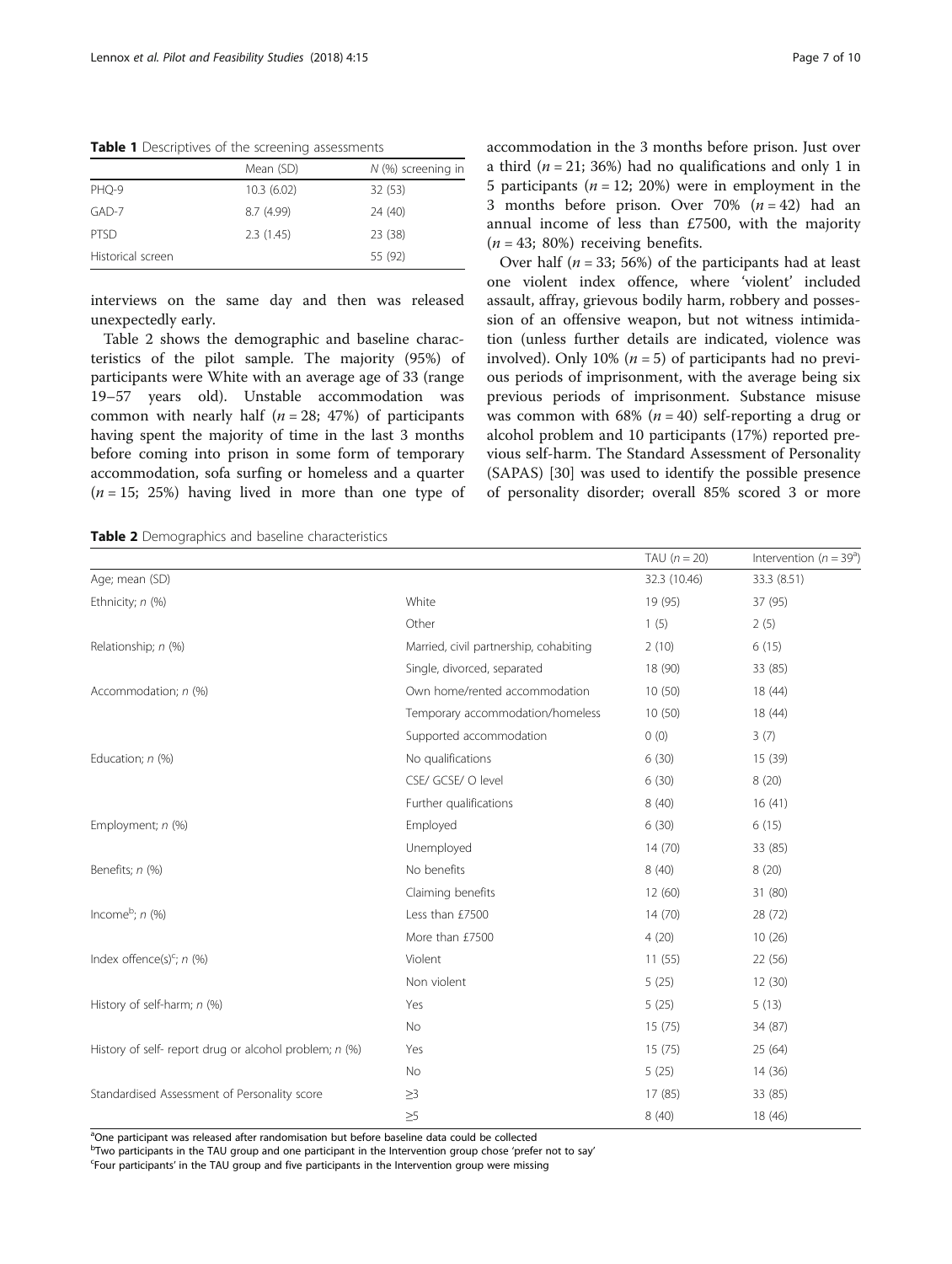and 66% scored 5 or more. A score of 3 or more correctly identifies the presence of DSM–IV personality disorder.

## Randomisation

Randomisation was carried out successfully. No participants dropped out at the point of randomisation process, i.e. as a result of the group to which they were allocated, indicating acceptability of the randomisation process. One participant was randomised after screening in for the study but before baseline assessments were completed (this was not per protocol). This participant was then released unexpectedly before baseline assessment could be completed.

Maintaining blinding was highly problematic. Despite being given guidance to the contrary, participants shared their status with researchers whom they regularly came across in the close prison environment. In the North West site, by the time participants were due for their 1-month follow-up, the researchers were aware of the trial allocation of all participants.

## Follow-up

The overall retention rate was 73% (44/60) at 1 month [95% CI 60.99–82.86] and 47% (28/60) at 3 months [95% CI 34.63–59.11]. This included six people who had no/ limited contact with the researchers at 1 month but reengaged at 3 months. For all participants successfully followed up, all outcome data was collected.

### Engagement in the intervention

The intervention was delivered to 36 out of the 40 participants (90%) allocated to the intervention. Twentyeight of the 36 participants met with their practitioners in the community following their release.

In the South West, three participants were released from prison or transferred to other prison establishments before being seen by the practitioners and therefore did not have contact with practitioners while in prison. The other 17 participants received an average of 3.5 contacts each (range 0–7) in prison. Thirteen of these participants met with their practitioners in the community with an average of 7.6 contacts (range 1–17). Five of the six participants who were met at the gate continued to have contact with the practitioner in the community.

In the North West, one participant decided that the intervention was not for him and did not have any contacts with the practitioners. The other 19 received an average of four contacts each (range 1–8) in the prison. Fifteen participants met with their practitioner in the community, having an average of 9.3 contacts (range 1–19). In addition to the abovementioned man who withdrew early on, four participants did not receive any contacts in the

community: one of these decided not to continue with the intervention near to release; one was receiving intensive drug rehabilitation and therefore not seen, at the request of the drug rehabilitation service; one stopped responding and returned to a different prison; and one could not be located after a period in hospital.

#### **Discussion**

This pilot trial sought to assess whether it was possible to demonstrate acceptable levels of recruitment and retention amongst prison leavers with or likely to have common mental health problems, in order to inform a future randomised controlled trial. It is important to perform pilot feasibility trials when the logistics of a large-scale trial are unclear [[31\]](#page-9-0). There are a limited number of intervention trials within criminal justice settings, and studies conducted in prisons and requiring community follow-ups after release are both rare and particularly problematic.

The required number of participants  $(n = 60)$  were recruited and randomised within the 9 month timescale set for the pilot trial. Of the people who were assessed for eligibility, the majority were leaving prison to a destination outside the geographical area of where the intervention was delivered. The main trial is addressing this to some an extent, as both the North West and South West sites have extended the release area. In addition, following the introduction of resettlement prisons, prisoners are increasingly likely to be moved to a prison closer to home within the last 6 months of their sentence [[32](#page-9-0)]. These changes should increase the numbers being released to the local area of each prison, and therefore increase eligibility rates.

Participation of individuals eligible to be approached and screened was high, with 71% consenting. Of those who declined to take part, the majority were initially approached via the Clinical Studies Officer and not directly by a member of the research team. Feedback from participants approached by the Clinical Studies Officer indicated that they did not really understand why they were being approached by someone not linked to the research. Also being approached directly by the research team enabled questions about the study to be more thoroughly discussed and hence they were better informed about the project. Face-to-face initial approach from the research team is the chosen method of recruitment for the main trial, and recruitment has been shown to be improved by face-to-face consultations [[33](#page-9-0)–[35](#page-9-0)].

Of the 110 individuals consented, 55% screened in (60 out of 110) as having or likely to have common mental health problems on release. Twenty-eight percent screened in on the basis of the historic common mental health question but not the validated questionnaires (and one of these participants later declined the intervention),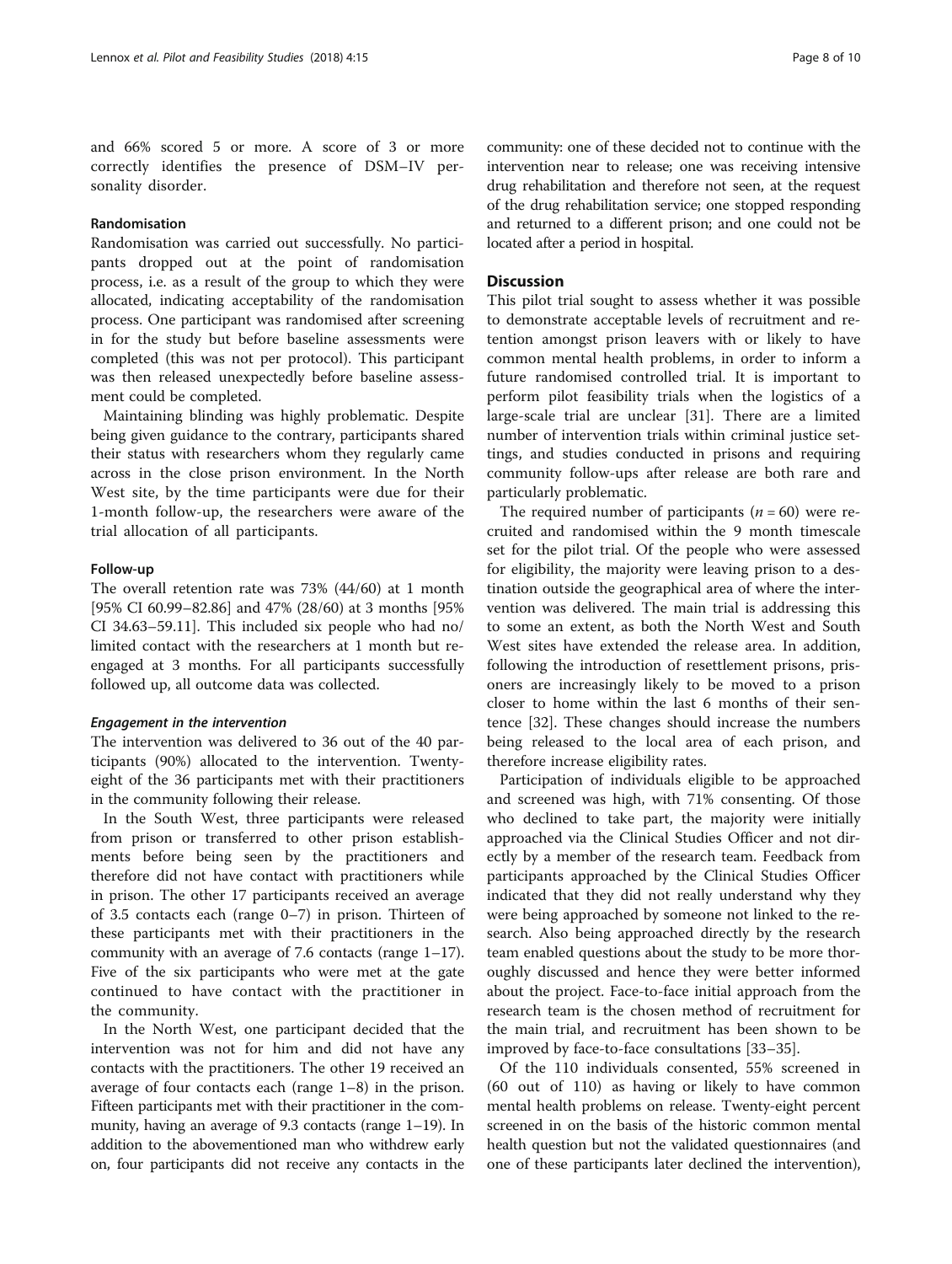<span id="page-8-0"></span>raising questions about the appropriateness of this element of the selection process. We have now made changes to the historical common mental health screen by also assessing if participants believe symptoms of common mental health problems are likely to recur following release from prison.

Retention of 73% at 1 month demonstrated our ability to follow up after release. The 47% at 3 months was more disappointing, and we have developed further protocols to deal with changes to plans after release. We found that a flexible follow-up window of 4–12 weeks allows researchers to contact and re-engage more participants and we are using this method in the main trial. Researchers will continue to take multiple contact details at baseline for people at high risk of homelessness or transiency, sending several reminders by text message or phone call and offering alternative ways of engaging (phone interview rather than face-to-face). Losses to follow-up are likely to be reduced further as researchers will follow up participants out of area and approval has been granted to provide 'thank-you' vouchers at community follow-up sessions. In addition, we are building closer relationships with other involved agencies (e.g. National Probation Service, Community Rehabilitation Companies, substance misuse and accommodation services), including developing information sharing agreements. All of these being methods likely to improve follow-up rates and obtaining consent to contact.

Blinding of researchers was a key problem. Participants were keen to share their experiences with the researchers and very often experienced the research and practitioner teams as both representing 'ENGAGER'. To maintain blinding would have required rejecting participants' very practical requests to share contact information and their commitment to 'ENGAGER'. We considered a range of possible solutions to maintain blinding, such as using a paper-based self-complete outcome measure for participants but decided against this strategy due to literacy problems and the likely increase in incomplete data. In the main trial the researchers will know trial arm allocation. This is seen very much as a positive, as it allows for the continued building of rapport between the researcher and participant to facilitate follow-up rates and allows the participant to openly share their experiences. The researchers will deliver the primary outcome measure in a protocolised way to minimise bias. All other measures will be delivered in the more conversational style, which had been developed in order to reduce stress within the research process.

In terms of other pilot trial findings: randomisation was accepted and the data completion of outcomes at baseline and follow-up were excellent. Engagement with the intervention, a crucial indicator of viability, was also good exceeding attendance for therapy in IAPT service

evaluations [[14\]](#page-9-0). Limitations of the pilot included the use of an outcome dataset which was still being changed and finalised throughout the duration of the pilot. While complete outcome data was collected from all participants successfully followed up, not all participants completed the same outcome measures. The results of the testing of these outcome measures and decisions for inclusion in the definitive trial will be reported elsewhere.

Strengths of this study included the use of peer researchers to refine procedures and testing all the key procedures in both prisons proposed for the main trial.

#### Conclusion

In conclusion, the pilot demonstrated the potential to successfully run a definitive trial. Recruitment is feasible but takes time due to many prison leavers going back to other areas; follow-up is feasible and requires organisation, tenacity and flexibility from researchers; randomisation and collection of outcomes are far less problematic than ensuring researchers are blind to allocation; the ENGAGER intervention was feasible to deliver and acceptable as demonstrated by high levels of engagement. The full trial started in January 2016 (ISRCTN: 11707331).

## Additional file

[Additional file 1:](dx.doi.org/10.1186/s40814-017-0163-6) CONSORT checklist of information to include when reporting a pilot trial. (PDF 95 kb)

#### Abbreviations

CBT: Cognitive behavioural therapy; CIs: Confidence intervals; GAD-7: Generalised Anxiety Disorder; IAPT: Improving Access to Psychological Therapies; NOMS: National Offender Management Service; PHQ-9: Patient Health Questionnaire; PTSD: Post-traumatic stress disorder; RCT: Randomised controlled trial; SAPAS: Standard Assessment of Personality–Abbreviated scale; TAU: Treatment as usual

#### Acknowledgements

The authors would like to thank the two prisons and all the participants who took part in this study. Also special thanks to the peer researchers who were involved in refining and testing out key trial procedures.

#### Funding

ENGAGER is funded by the NIHR Programme Grant (Grant number: RP-PG-1210-12011). The funders had no input into the design of the study, the collection, analysis and interpretation of data and in writing the manuscript.

#### Availability of data and materials

Research participants did not consent to have their individual-level data made publicly available. Summary data are presented in the text of the paper.

#### Authors' contributions

RB is the chief investigator for the ENGAGER programme and has overall responsibility for the design and implementation of the ENGAGER pilot trial. CL drafted the manuscript and after review by other authors, finalised the text of the manuscript. CL and TK are the ENGAGER trial managers and responsible for the running of the ENGAGER trial. RT, CS, AM, DS and LC are the ENGAGER researchers and recruited participants, collected and entered data. CL, TK, and CG conducted the data analysis. RST is the study statistician. RST, RA, CQ, MM, TH and JS are applicants on the NIHR grant and